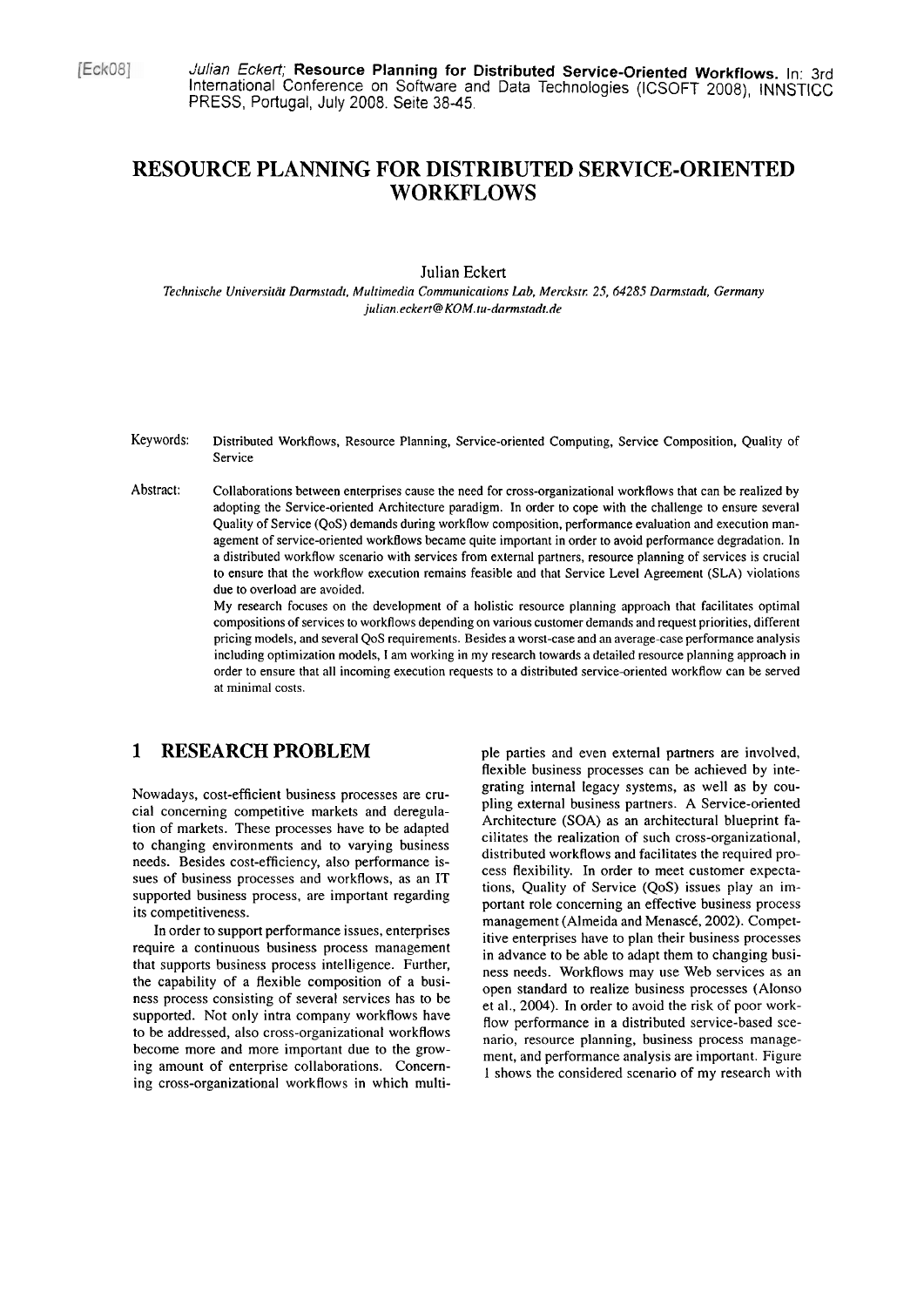various workflow requestors, one intermediary who gathers all workflow requests and prioritizes requests, and several service providers.



Figure 1: Research scenario

Due to possible unexpected peaks and workloads a continuous performance analysis of a service-oriented workflow becomes important in order to be able to plan the workflow execution in advance. Beside the QoS-aware composition of one workflow execution, performance analysis concerning all workflow requests becomes more and more important. Each workflow requestor requests a specific amount of workflow executions with specific deadlines and with specific QoS requirements. The intermediary has to invoke appropriate services within two steps. On the one hand the workflow controller has to select the services which fulfill the required functionality of the specific task of the process. On the other hand nonfunctional properties such as QoS or costs have to be considered as well in order to optimize the overall performance properties of all workflow requests within a specific response time.



Figure 2: Pricing models for services

Further, the intermediary has to handle several pricing models of the service providers as depicted in Figure 2. This implies that the intermediary has to handle a complex service invocation problem based on several request properties, request deadlines, QoS requirements, and pricing models.

### **2 OUTLINE OF OBJECTIVES**

My research is aiming at the development of a holistic resource planning approach facilitating a costefficient execution of workflow requests in servicebased environments. The main question is how to serve a large amount of incoming workflow execution requests at minimal costs by meeting the requested QoS requirements. Further, how can potential performance bottlenecks of distributed workflows be predicted and avoided in order to facilitate the execution of all incoming workflow requests? The main topics of my research include:

- Optimization of the worst-case performance behavior of service-oriented workflows
- Optimization of the average-case performance behavior of service-oriented workflows
- Workload prediction and request prioritization of service-oriented workflows
- Development of an integrated resource planning approach facilitating the execution of several workflows
- Prototypical implementation of the architecture necessary to realize resource planning

In particular, the scenario of distributed workflows is considered, i.e., a large amount of service requestors and providers. This results in various requestor demands, a high amount of workflow execution requests, several pricing models, and several QoS requirements.

### **3 EXPECTED OUTCOME**

In order to develop a holistic resource planning approach for distributed workflows several contributions are planned or already realized.

As a foundation Network Calculus as a system theory for deterministic queuing systems has been analyzed with respect to service-oriented workflows. The concept of arrival curves, service curves, delay bound, and backlog bound has been adapted and extended to service selection scenarios for distributed workflows. Furthermore, worst-case performance optimization models have been developed that facilitate compliance with several Service Level Agreements (SLAs) and ensure that several QoS properties are met even in case of a huge amount of incoming workflow execution requests.

Besides the worst-case observation, the averagecase performance of distributed workflows has been analyzed including the development of average-case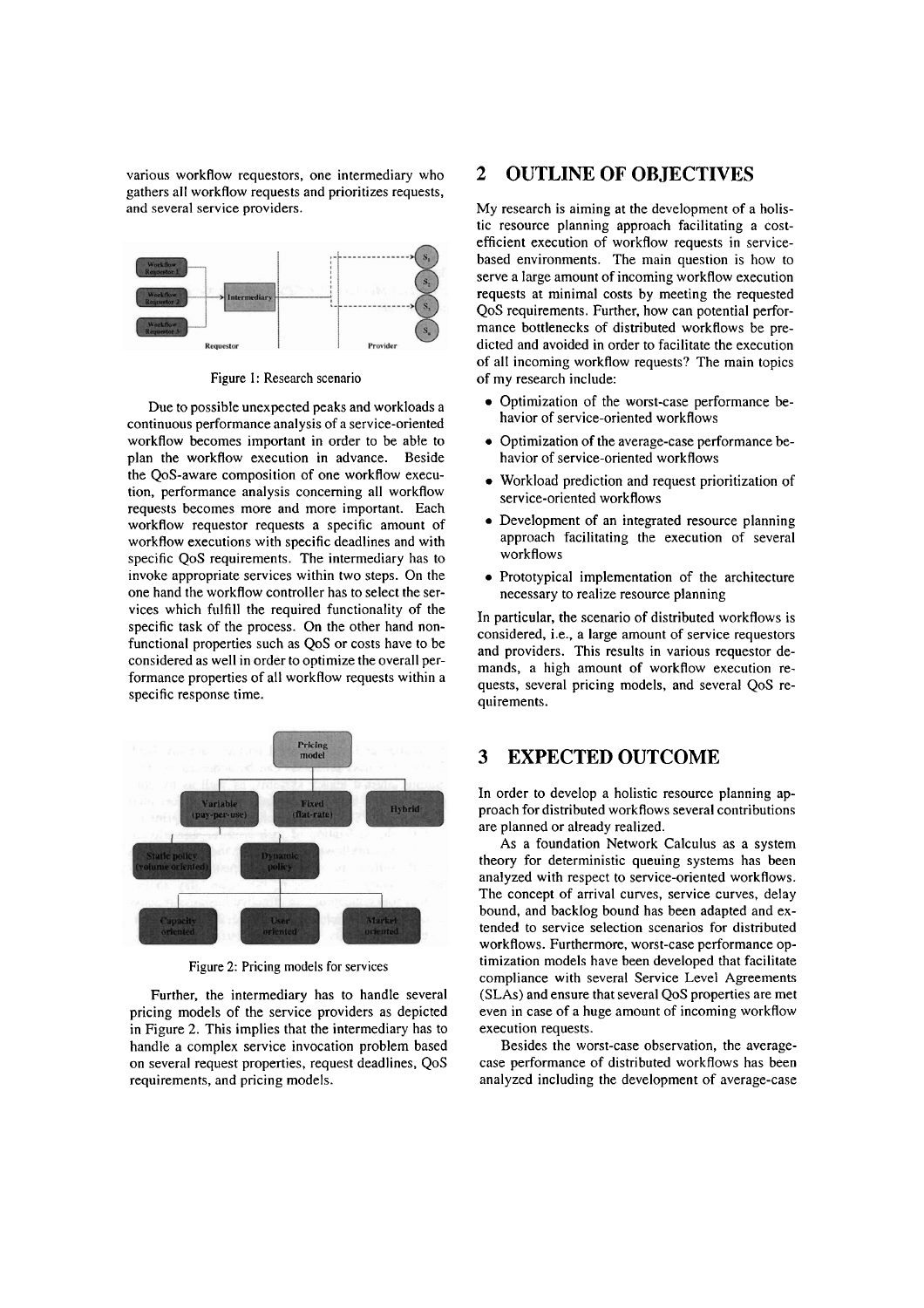performance optimization models by adapting findings of Queuing Theory to service selection scenarios for distributed workflows. Besides focusing on the worst-case and the average-case workflow performance in a scenario with several workflow requestors a holistic workload estimation and prediction approach has to be developed in order to be able to plan the invocation of all resources (services) at minimal costs. Furthermore, a detailed resource planning approach including optimization models and heuristics has to be developed that determines optimal execution plans and that make decisions which services have to be invoked at which step in the process and how many service have to be parallelized in order to be able to serve all incoming workflow execution requests from several service requestors.

The developed approach should be able to determine worst-case as well as average-case performance behavior and to plan the service invocation based on specifically developed forecasts of incoming workflow execution requests by a detailed resource planning approach. The developed optimization models, heuristics, and algorithms will be evaluated by extensive large-scale simulations.

#### **4 RESEARCH METHODOLOGY**

The development of a holistic resource planning approach requires the application of more than one single research methodology. Thus, my research applies several research methodologies to the aforementioned resource planning problem. The following list gives an overview of the contribution and the research methodology 1 approach used:

- Conceptual work to analyze the research problem and to design the architectural extension necessary as well as the performance estimation and workload analysis
- Web service measurements in order to be able to determine worst-case service curves as well as to determine the overall worst-case behavior
- Analytical evaluation and optimization of the worst-case and the average-case performance behavior as well as analytical models for the detailed resource planning approach
- Simulation to evaluate the service selection and resource planning approach for the considered scenario

By combining all mentioned research methodologies it becomes possible to treat all research questions addressed before.

### **5 STATE OF THE RESEARCH**

In this section the major contributions of my research are presented in summary, i.e., on the one hand the worst-case workflow performance optimization approach and on the other hand the average-case workflow performance optimization approach. In addition, an outlook on an architectural extension as an enhancement to WSQoSX.KOM (Berbner et al., 2007) is presented.

### **5.1 Worst-case workflow performance optimiza tion**

Due to Web service performance observations it is possible to determine a worst-case behavior of Web service calls with a specific latency and a specific execution rate. By applying results from Network Calculus (Boudec and Thiran, 2001) to this scenario it is possible to describe the behavior of a Web service with a service curve as well as the behavior of incoming workflow execution requests with an arrival curve.

| Packet switched network  | Workflow<br>Management System              |
|--------------------------|--------------------------------------------|
| Path through the network | Workflow                                   |
| Node in the network      | Web service                                |
| Packet                   | Request                                    |
| <b>Throughput</b>        | Rate at which requests<br>can be processed |
| End-to-end delay         | Time until a workflow is<br>completed      |

Table I: Analogies between a packet switched network and the considered WFMS

In Table 1 the analogies of a packet switched network and a Workflow Management System (WFMS) are depicted. The adaptation of Network Calculus to service-oriented workflows enables the analysis of the worst-case performance behavior of the workflow by the convolution of the service curves of the invoked services. The convolution of the aggregated service curve with the arrival curves determines the shape of the executed workflow requests. In Eckert et al. (Eckert et al., 2007) (Eckert et al., 2008a) the optimization of the worst-case performance behavior due to several bounds and objective functions is shown in a way that several QoS requirements are met and that the workflow execution remains feasible and cost-efficient.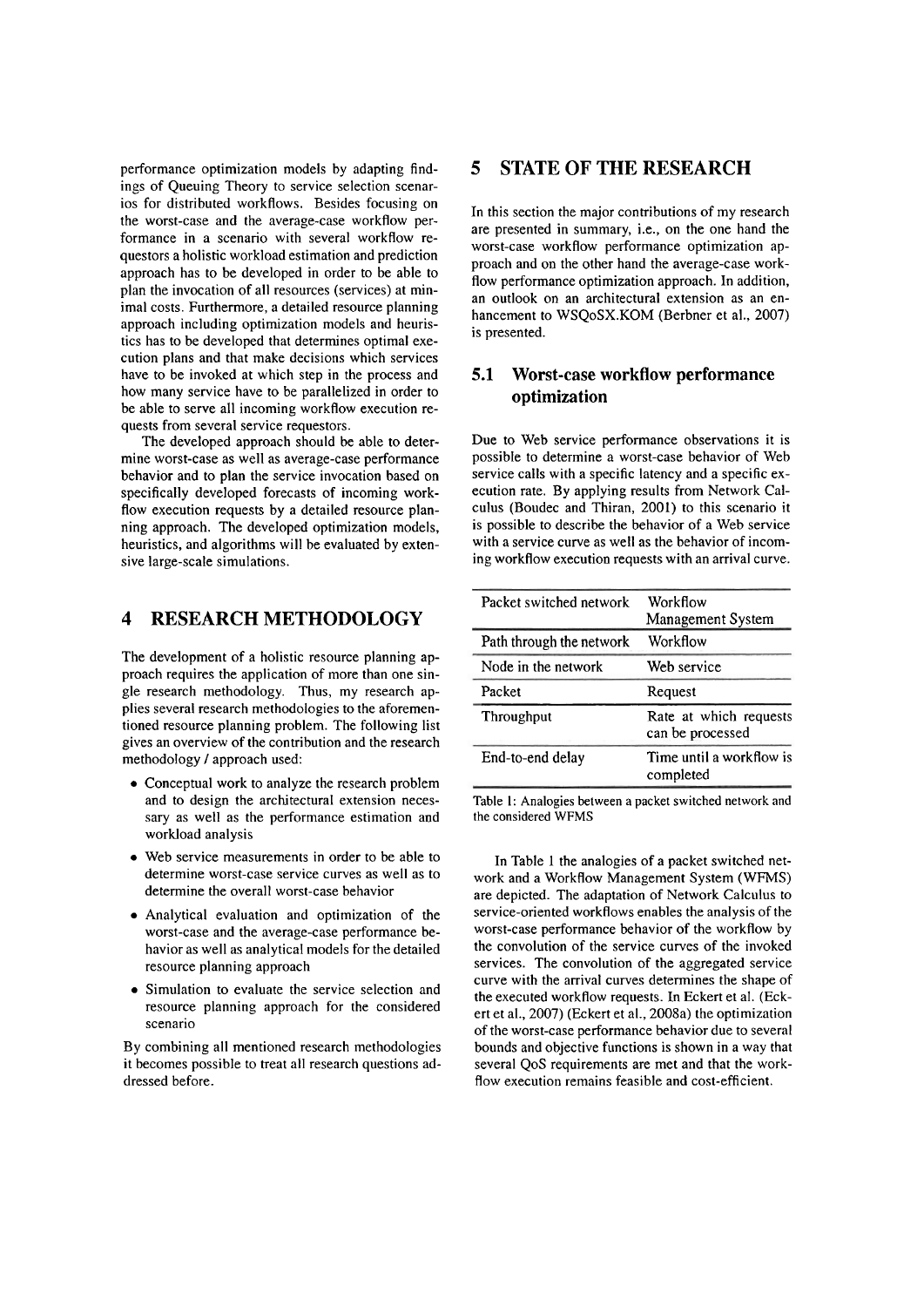#### **5.2 Average-case workflow performance optimization**

For the analysis of the execution capacity of Web service workflows and the planning of the workflow control, Queuing Theory can be used to describe the average performance behavior of a workflow. In this context resource planning and performance measurement are crucial to ensure that the workflow execution remains feasible and SLA violations due to overload are avoided.

In general, the principle of queuing models is well studied in the literature (Harverkort, 1998). For the application of Queuing Theory to the considered scenario we assume that the workflow execution requests are distributed in a Poisson manner with a specific arrival rate  $\lambda$  and that the request interarrival times are exponentially distributed. Considering several parallel incoming Poisson processes the resulting process is also a Poisson process. At the Web sewices the service times are negatively exponentially distributed with the mean service time  $\mu$  that denotes the rate at which the jobs are processed. With the help of Burke's theorem and the concept of the Feed Forward Queuing Networks (FFQN) it is possible to determine the overall system behavior as depicted in Figure **3**  with the assumption that the arrival rate is always smaller than the service rate of each invoked Web service in order to avoid overload at the Web services.





An optimization model for the maximization of the sewice utilization of the invoked Web services is shown in Eckert et al. (Eckert et al., 2008b). Further, this model includes constraints as costs and overall average response time in order to guarantee that the requests are processed within a specific time period. With this approach it is possible to handle an averagecase scenario. In addition, the approach facilitates to determine which services have to be invoked at which step in the workflow in order to guarantee specific SLA requirements for the workflow requestors at minimal costs.

#### **5.3 Architectural extensions**

Our past research aims at service selection models and heuristics for the optimization of QoS parameters for one workflow request (Berbner et al., 2006a) and (Berbner et al., 2006b). The question is how to develop an architecture that is capable to handle several incoming workflow execution requests with several QoS requirements and with prioritized requests. For this purpose it is mandatory to extend the existing architecture WSQoSX.KOM with components as a *Workload Predictor* and a *Resource Planner.* 

*A* Workflow Predictor should monitor incoming execution requests, and achieve a forecast for future workflow execution requests with quantitative forecasting methods as linear regression or nonlinear methods. The Resource Planning Component has to determine optimal service compositions and has to check whether the execution capacity of some services is reached, should replace sewices by other services and has to specify which services have to be invoked in parallel in order to **be** able to serve all incoming requests.

### **6 STATE OF THE ART**

The main topic *service cornposition* has been widely studied in the literature in the past. Many approaches only focus on service composition problems for one workflow request and do not consider request prioritization as well as several cost models.

Several approaches for the QoS-aware composition of services with the help of ontologies and artificial intelligence planner exist (Naseri and Towhidi, 2007). Further, those composition problems are also solved with the help of genetic algorithms (Canfora et al., 2005). A predictive QoS model to cornpute the QoS for workflows in terms of performance, cost, and reliability is shown by Cardoso et al. (Cardoso et al., 2004). An approach for the adaptation of Queuing Theory to composite Web services and the implications of the capacity planning process can be found in Peng et al. (Peng et al., 2004). Due to various workflow requestors, task deadlines as constraints can be introduced. An approach for the QoS-optimization in such service-based systems is shown by Orleans and Furtado (Orleans and Furtado, 2007).

## **7 CONCLUSION AND OUTLOOK**

In a cross-organizational workflow scenario with various workflow requestors, an intermediary, and sev